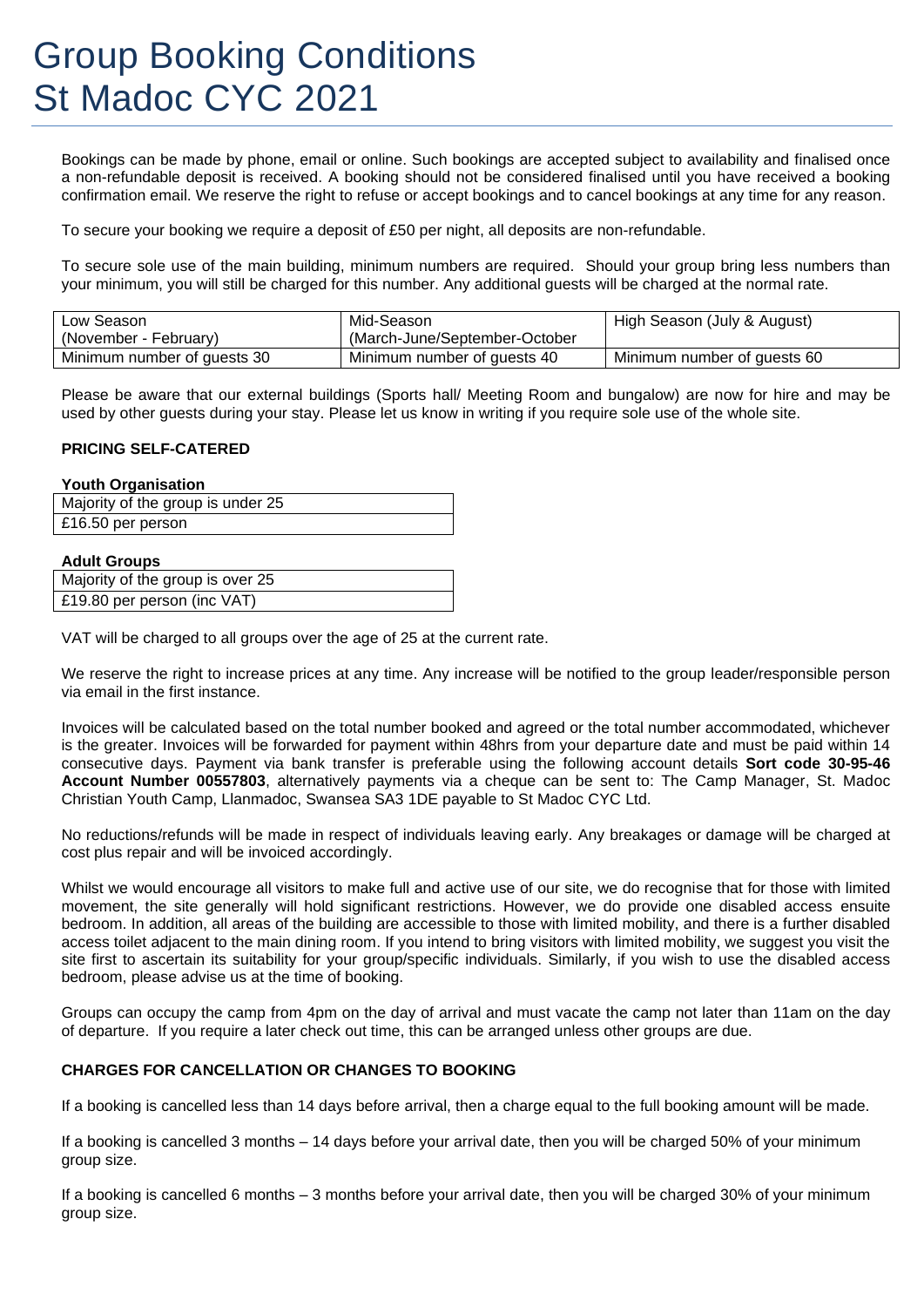If a booking is cancelled 9 months – 6 months before your arrival date, then you will be charged 20% of your minimum group size.

In the event of a no show or booking reduction (after arrival date) the full cost of the booking is charged.

All cancellations or amendments to bookings must be made by e-mail to info@stmadoc.co.uk

Users should ensure that they have appropriate insurance cover and meet current legislation when taking groups on holiday.

# **Supervision:**

Group leaders are responsible for ensuring high standards of conduct with their groups. St Madoc Christian Youth camp reserves the right to ban any guests who persistently ignores the rules or act in a manner likely to affect the safety, comfort or well being of other guests or staff. Such activities may include, but not limited to the following: taking illegal drugs: tampering with electrical equipment/lighting; tampering with fire alarm systems (including covering or removing smoke detectors); letting off fire extinguishers unnecessary; aggressive behaviour towards staff or guests; fighting; theft; entering accommodation assigned to other groups without permission.

All groups must have a minimum leader/participant ratio of one leader for every ten child participants; mixed gender groups must have leaders of both genders. Group leaders accompanying the group are responsible for the discipline and behaviour of the group at all times. Group leaders are responsible for all damage caused by their action or the actions of those in their group.

Organisations working with children and young people under the age of 18 must have an up-to-date Child Protection Policy in place. Such groups should forward a copy of their Child Protection policy and an assurance that all their leaders/workers have been police (DBS) checked.

If your organisation does not have a child protection policy in place, then please discuss this with the Centre Manager.

Any accidents to individuals or camp property must be reported to the Centre Manager and appropriate action, as directed by the Centre Manager, must be followed.

Any wilful damage, breaking of the terms and conditions or non-payment of account could prevent future bookings being accepted.

Out of respect for residents and neighbours, noise should be kept to an absolute minimum between **23:00hrs and 8:00hrs**.

# **General Rules:**

Consumption of alcohol on site is restricted. We do not permit drinking among young people. Any drunken or disorderly activity may result in the individuals concerned, or in certain circumstance, the entire group, being asked to leave with immediate effect. In such instances, there would be no refund.

In accordance with the law, smoking is not permitted in any buildings. We ask any smoking is to be done away from buildings and bulk gas storage tanks. All matches and cigarette ends must be disposed of appropriately, away from paper and other combustible materials.

Illegal drugs are not allowed on site. Please contact the office before arrival if this may be an issue for members of your group.

In line with our Christian ethos, witchcraft and occultism are not permitted at the site.

There is no charge for Aid Dogs, although they too should remain on leads, and they are permitted in dormitories.

Large ball games are not permitted inside any buildings, except for the sports hall. When available pool and table tennis may be played in the dining room, but must be supervised by adults, and any damage caused by inappropriate play will be added to the invoice. (50P per play for the pool table)

# **Health and Safety:**

Customers are reminded that this is a natural site. There are inherent dangers in the woods, and elsewhere, by way of poisonous flora and fauna, and likewise danger of stumbling or falling in any of our open areas, due to rabbit holes, fallen trees, vegetation, as well as from the cliffs.

Please be aware of the dangers surrounding the sea and coastline. Dangerous currents exist, particularly on the ebb tide and at low water. Please note that children and young people should always be monitored when playing in and around both beaches. Please check up to date tide times before your activities.